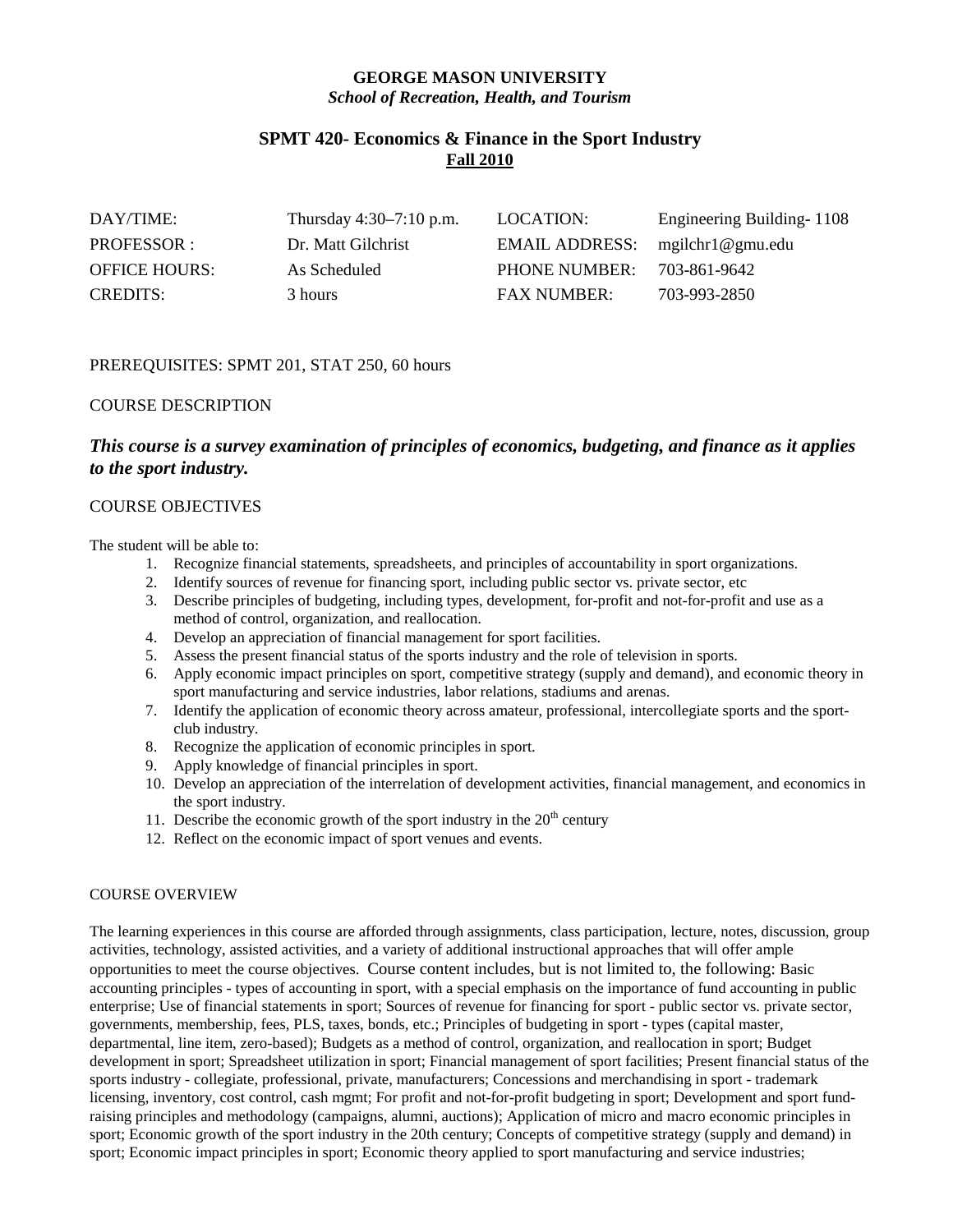Economic theory applied to professional sports; Economic perspectives in labor relations in professional sports; Economic theory applied to sport stadiums and arenas; Economic theory applied to intercollegiate sports; Impact of the television industry on professional sports; Impact of the television industry on intercollegiate sports; Economic impact of sport venues and events; Economic theory applied to the sport club industry; Relating infrastructure to competitive strategies in the manufacturing and service industries in sport.

## HONOR CODE

George Mason shares in the tradition of an honor system that has existed in Virginia since 1842. The Honor Code is an integral part of university life. On the application for admission, students sign a statement agreeing to conform to and uphold the Honor Code. Students are responsible, therefore, for understanding the code's provisions. In the spirit of the code, a student's word is a declaration of good faith acceptable as truth in all academic matters. Cheating and attempted cheating, plagiarism, lying, and stealing of academic work and related materials constitute Honor Code violations. To maintain an academic community according to these standards, students and faculty must report all alleged violations to the Honor Committee. Any student who has knowledge of, but does not report, a violation may be accused of lying under the Honor Code. Students in this course are held to the strictest standards of the George Mason University Honor Code.

## STUDENT SUPPORT

Any eligible student with an exceptionality documented through George Mason University's Disability Resource Center must notify the instructor so that suitable accommodations can be implemented. The notification should take place during the first week of classes.

## Expectations:

- 1. All assigned reading for each class is to be completed prior to coming to class.
- 2. All written assignments must be typed (computer word processing is recommended).
- 3. Regular attendance and participation is expected.
- 4. If you miss a class, it is your responsibility to obtain class materials from sources other than the instructor.
- 5. Students must abide by the Honor Code, guided by the spirit of academic integrity.

### Class Attendance:

It enhances your academic success to be in class; therefore, you should attend all scheduled class meetings in accordance with George Mason policy: Students are expected to attend the class periods of the courses for which they register. In-class participation is important not only to the individual student, but to the class as a whole. Because class participation may be a factor in grading, instructors may use absence, tardiness, or early departure as de facto evidence of nonparticipation. **Any student who does not attend at least 60% of the classes will not pass the course.** Excessive absences or tardiness result in lowering of your grade. Students who miss an exam with an acceptable excuse may be penalized according to the individual instructor's grading policy, as stated in the course syllabus.

### Participation:

Respect the free exchange of thought in an academic environment and the participants therein. For example: a) do not have any sound emitting devices turned on; b) wait until the teacher/guest speaker has finished prior to gathering your belongings; and c) do not smoke, chew tobacco, eat, sleep, disrupt others by inappropriate talking, or disrespect the class schedule by being tardy. You are encouraged to a) feel free to openly and respectfully contribute your thoughts; b) listen actively to the comments of others; c) be punctual; d) ask any and all appropriate questions that you have; and e) maintain civility in your interpersonal communications. Class discussions will be conducted in a civil, informed fashion wherein disruptive students will be asked to leave the class. Your contributions are not only welcomed, they are essential. **This may also apply to laptops…if they are not needed during discussions, they should not be opened/on.**

## Alternative Work:

Make-up work is not allowed in this class. Only those excused absences supported by documentation will be addressed at the instructor's discretion on an individual basis (e.g. a physician's note for an illness). Alternative work due to intercollegiate athletic competitions or other legitimate university activity must be arranged – prior -- to due date. A grade of zero ('0') will be assigned to all missed work unless otherwise determined by the instructor. *There will be no extra credit option in this course.*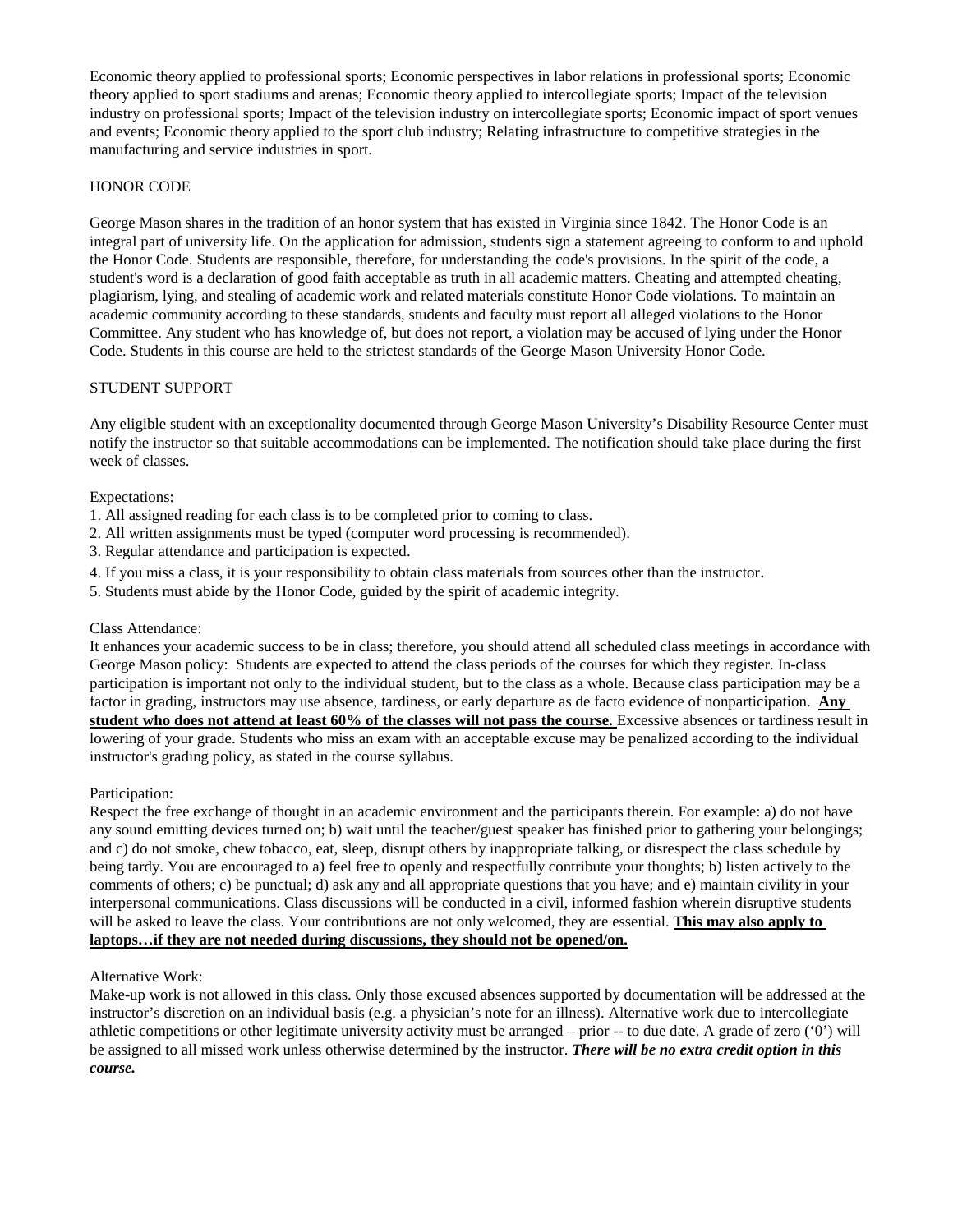# REQUIRED READINGS

Readings will include assigned chapters within the text and/or current articles and news in sport management (e.g. Sports Business Journal, internet articles, etc.) to be determined by instructor.

Students will be required to be prepared each week with a reading (article, internet item, etc.) directly related to the course content for class discussion.

*Required Texts:* Sawyer, T.H., Hypes, M.G., & Hypes, J.A. (2004). *Financing the Sport Enterprise.* Champaign, IL: Sagamore Publishing.

Subscription to Street and Smith's Sports Business Journal (information on reduced-rate subscription will be provided to student prior to first class.)

Guest speakers may be utilized to expand upon topics covered in the assigned readings and class lectures.

Professor may provide additional supplemental readings as required by current events and/or class interests.

## EVALUATION

### *Graded Assessment:*

Assessment of student objectives and performance will include, but is not limited to, successful completion of a combination of quizzes, exams, written and/or oral projects/presentations, and regular in-class and/or out-of-class assignments.

Specifically, graded assessments will include (please note that requirements and expectations for grading for each assessment will be explained in detail in class prior to assignment being due):

- a) **Three take-home quizzes** (to cover assigned readings and class lectures). Each will include short answer/essay questions, and will count as 15% of final grade;
- **b) Interview project-** You will be asked to interview a sports manager for a high school, college, club or professional sports organization, and write up a report of your findings. This will count as 15% of your grade
- c) "Formal" **class presentation & paper**, on a topic mutually agreed upon between professor and student on a subject specifically relevant to SPMT 420, exercise will count as 30% of final grade; and
- d) Cumulative **class participation** will count as 10% of final grade. This will include attendance, participation in class discussions, and any other smaller homework/classwork assignments.

### **Grading Scale**

| $A = 94 - 100$ |  | $B_{+}$ = 88 - 89 | $C_{+}$ = 78 – 79 | $D = 60 - 69$ |
|----------------|--|-------------------|-------------------|---------------|
| $A - 90 - 93$  |  | $B = 84 - 87$     | $C = 74 - 77$     | $F = 0 - 59$  |
|                |  | $B - = 80 - 83$   | $C_{-}$ = 70 – 73 |               |

### **NOTE:** *A detailed schedule of weekly assignments will be provided during the first class meeting.*



- All students are held to the standards of the George Mason University Honor Code [See http://www.gmu.edu/catalog/apolicies/#Anchor12]
- $\triangle$  University policy states that all sound emitting devices shall be turned off during class unless otherwise authorized by the professor
- $\triangleleft$  Students with disabilities who seek accommodations in a course must be registered with the Disability Resource Center (DRC) and inform the instructor , in writing, at the beginning of the semester [See www.gmu.edu/student/drc]
- For additional School of Recreation, Health, and Tourism information, please visit the website at http://rht.gmu.edu

**EST. 2004**